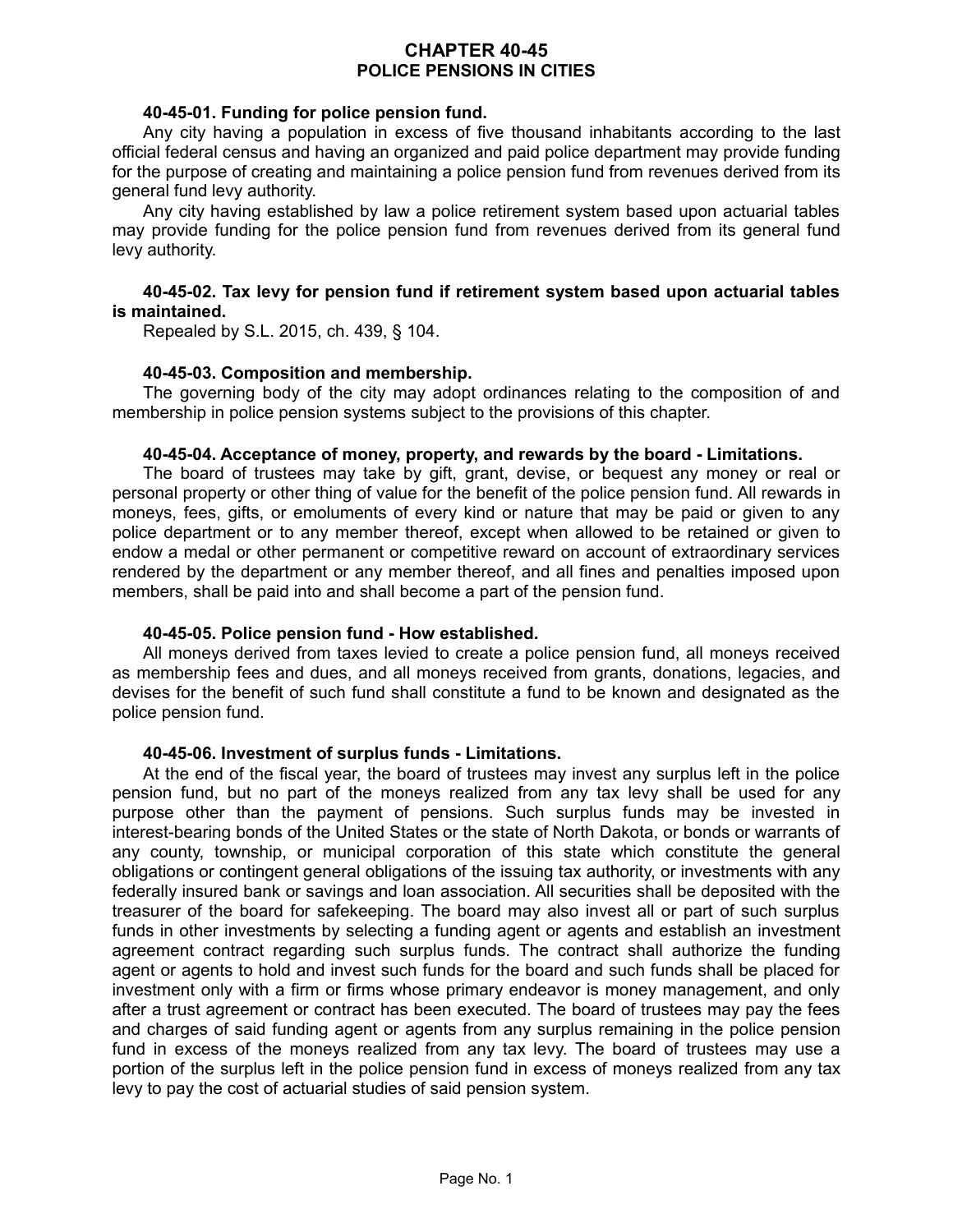## **40-45-07. Tax levy may be discontinued when fund sufficient.**

Whenever a city which has established a police pension fund under the provisions of this chapter has a sufficient balance in such fund to meet any proper and legitimate charges that may be made against it, such city shall not be required to levy further taxes for the fund.

## **40-45-08. Membership fees and assessments.**

Every member of the police department shall pay to the treasurer of the pension fund a membership fee to be fixed by the board of trustees in an amount not exceeding twenty-five dollars. Each member shall be assessed and required to pay annually an amount not less than three percent or more than five percent per annum as determined by the governing body of the municipality upon the amount of the annual salary paid to the member. Such assessment shall be deducted and retained in equal monthly installments out of such salary. Assessments shall be made of all members for a minimum period of fifteen years for partial retirement and for twenty years and for such additional years as may be determined by the governing body for full retirement, as provided by section 40-45-09.

## **40-45-09. Who may be retired on pension - Amount paid to retiring member - Retiring member not paid.**

Any member of the police department, including officers and police matrons, who shall have served twenty years or more in the department and shall have reached the age of sixty years, or who, while a member of such department shall suffer permanent mental or physical disability so that the person is unable to discharge the person's duties, shall be entitled to be retired. Upon retirement, the person may be paid out of the pension fund of the department a monthly pension equal to sixty percent of the average monthly salary received during the highest paid consecutive thirty-six-month period of the person's employment in the department. If any member shall have served twenty years in the department but shall not have reached the age of sixty years, the person shall be entitled to retirement, but no pension shall be paid while the person lives until the person reaches the age of sixty years, except as provided in section 40-45-11. Any member who has served one hundred eighty months but less than two hundred forty months, has contributed voluntarily to the police pension fund, and who voluntarily and while in good standing as a member has left employment of such city, shall be entitled to elect retirement instead of refund at a pension equal to the proportion of a full pension which the total number of months employed by the city bears to two hundred forty months, but no pension shall be paid while the person lives until the person reaches the age of sixty years. Notwithstanding the provisions of this section, upon the approval of the governing body of the municipality, and at the discretion of the board of trustees if it shall find that the actuarial soundness of the fund would not be materially impaired, any member otherwise qualifying in accordance with the provisions of this section may retire if the person has reached the age of fifty-five years.

### **40-45-10. Period of service spent in armed forces to be included as service in department.**

Any member of a police department who has resigned therefrom or who shall resign therefrom, or who has been granted or shall be granted a leave of absence to serve in the armed forces of the United States or armed forces reserve thereof, or who shall have been selected for training under the selective service provisions of the laws of the United States and has returned with an honorable discharge from, or other document showing honorable service in, such service to the police department, shall have the period of such service included as part of the person's period of service in the department.

### **40-45-10.1. Purchase of legislative service credit.**

A member of a police pension fund under this chapter may, prior to retirement, purchase for inclusion in the period of service in the department the time during each legislative session spent serving as a member of the legislative assembly while a member of the pension fund. The member shall pay for this service an amount equal to the required member assessments and employer contributions plus interest as established by the board of trustees. Service credit for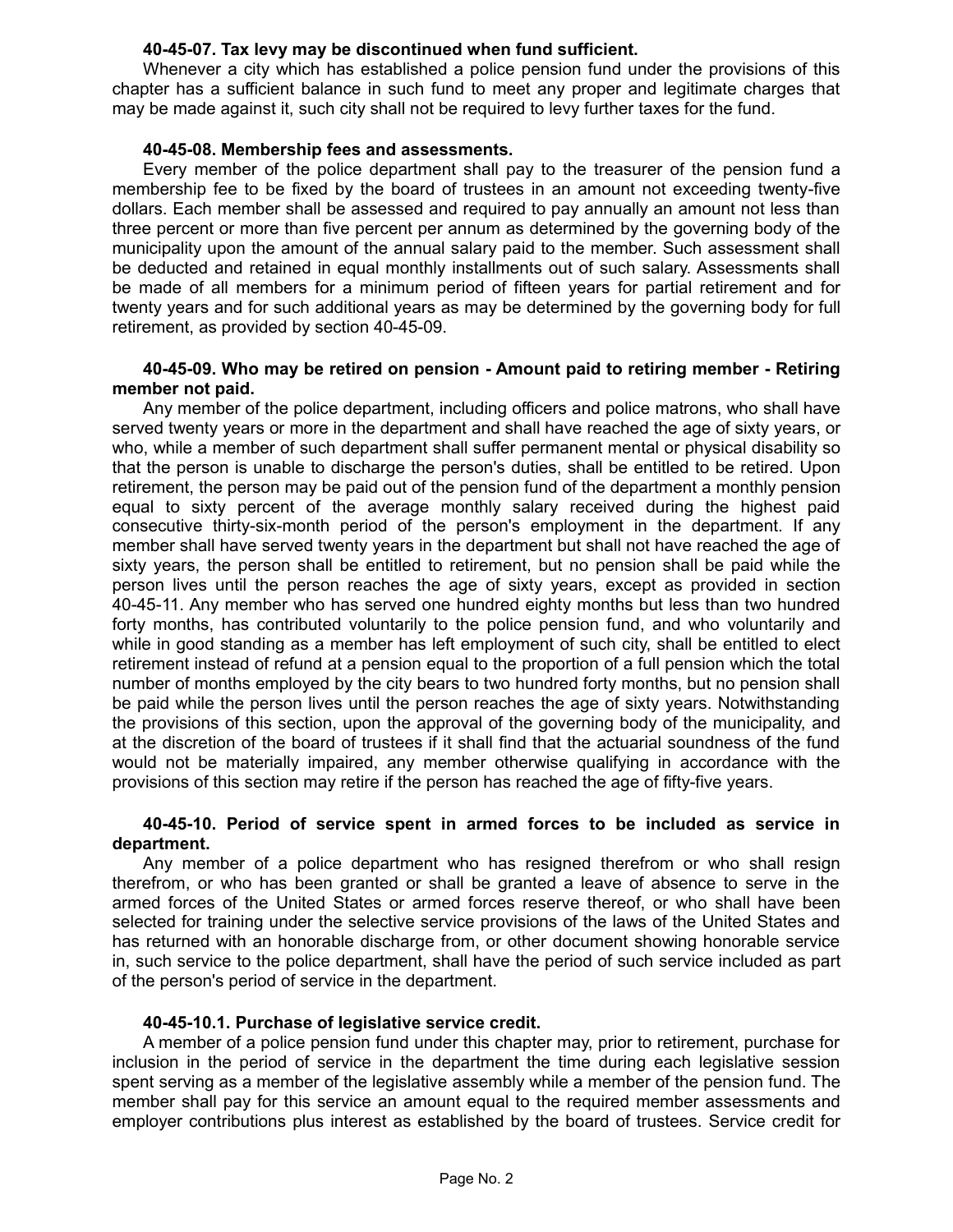legislative sessions prior to July 1, 1985, must be purchased before January 1, 1986. Service credit for each later legislative session must be purchased within one year after the adjournment of that legislative session.

## **40-45-11. Eligibility for retirement because of disability.**

No member of the police department who shall become unable mentally or physically to perform the person's duties, nor the person's dependents, shall be entitled to receive benefits under this chapter because of such disability unless such member shall have been on active duty with the department for a period of at least ten years prior to such disability unless such mental or physical impairment was received in the line of duty and permanently disabled such member. Provided, however, that any member of the department who shall have served twenty-two years, retired, and subsequently suffered a permanent disability prior to attaining age sixty, may, in the discretion of the pension board and providing that the same is actuarially sound, be eligible for disability retirement. The question of disability shall be determined by the board of trustees upon the concurring report of at least two out of three physicians designated by the board of trustees to make a complete physical examination of the member.

## **40-45-12. Assignment of retired members to light duties in police department.**

The chief of the police department of the city may assign any member of the department, retired or drawing a pension under the provisions of this chapter, to the performance of light duties in such department.

## **40-45-13. Payments to surviving spouse, children, and surviving parents upon death of active or retired member.**

Upon the death of any active or retired member of the police department of a city maintaining a police pension fund under this chapter, leaving a surviving spouse or minor children or dependent father or mother surviving the deceased member, there shall be paid out of the fund subject to the restrictions contained in section 40-45-14, as follows:

- 1. To the surviving spouse, as long as the surviving spouse remains unmarried, a sum not less than fifty dollars per month and not more than sixty percent of the deceased spouse's police retirement benefits.
- 2. If there is no surviving spouse, or upon the death or remarriage of the surviving spouse, then to the deceased member's dependent father or mother, if both survive, or to either dependent parent if one survives, the sum of forty dollars per month.
- 3. To the guardian of each surviving child under eighteen years of age, a sum not less than twenty-five dollars per month and not more than fifty dollars per month.

The aggregate of all such payments shall not exceed sixty percent of the average monthly salary received during the highest paid consecutive thirty-six-month period of the deceased member's employment prior to the time of the deceased member's death or retirement.

## **40-45-14. Definitions for benefit purposes.**

The benefits provided for in section 40-45-13 shall be subject to the following definitions:

- 1. "Child" or "children" means only the surviving issue of a deceased active or retired member, or the child or children legally adopted by a deceased member prior to the deceased member's retirement from active service or by a retired member prior to July 1, 1937.
- 2. "Surviving spouse" means only the surviving spouse of a marriage contracted prior to retirement of a deceased member from active service or of a marriage of a retired member contracted prior to July 1, 1937.

### **40-45-15. Right to retirement once acquired cannot be lost.**

After any member of a police department shall have become entitled to be retired under the provisions of this chapter, such right shall not be lost or forfeited by discharge or for any other reason.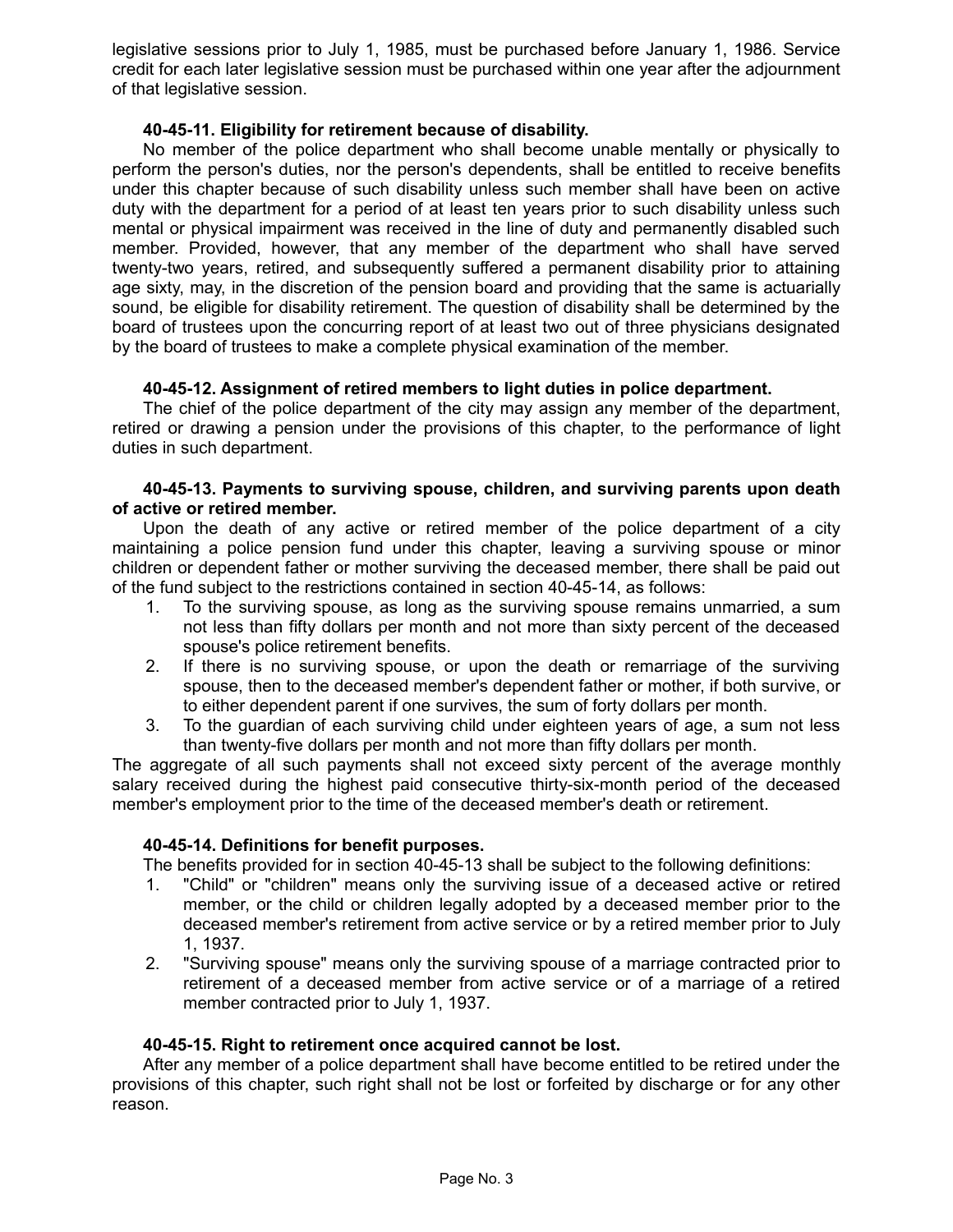#### **40-45-16. Increase of assessments by city having police retirement system based upon actuarial tables.**

If the mill levy provided for in section 40-45-01, together with contributions from beneficiaries and funds received from other sources as provided in this chapter, is inadequate or insufficient to establish a retirement system based upon actuarial tables, the governing body, in order to establish such system upon an actuarial basis, may increase the amount of the contributions from beneficiaries.

## **40-45-17. Reduction of retirement benefits by amount received from workmen's compensation fund.**

Repealed by S.L. 1979, ch. 448, § 1.

## **40-45-18. Qualification under Social Security Act authorized - Reduction of retirement benefits.**

In the event that the federal Social Security Act shall be extended by the Congress of the United States to municipal employees, the governing body of any municipality may take all steps necessary to qualify its employees, subject to the terms of this chapter, for benefits under the retirement provisions of the said Social Security Act. In such event, the benefits received under and by virtue of any retirement plan established under the provisions of this chapter shall be reduced by the benefits received under the federal Social Security Act.

### **40-45-19. Re-examination of retired member physically or mentally disabled - Notice - Witnesses.**

The board of trustees, at any time, may cause any member of the department retired by reason of physical or mental disability to be brought before it and again examined by three competent physicians appointed by the board to discover whether such disability continues, whether it can be improved, and whether such retired member should be continued on the pension roll, and the board may examine witnesses for such purposes. The question of continued disability or ability to perform regular or light duty in the police department shall be determined by the concurring report of at least two of the three examining physicians. Such member shall have reasonable notice that the examination will be made and that the member shall be present at the time of the taking of any testimony. The member may examine the witnesses brought before the board and introduce evidence in the member's own behalf. All witnesses shall be examined under oath, which may be administered by any member of the board.

### **40-45-20. Decision on re-examination is final - Exception.**

The decision of the board of trustees upon the re-examination provided for in section 40-45-19 shall be final and conclusive in the absence of fraud, and no appeal shall be allowed therefrom. The disabled member shall remain upon the pension roll unless and until reinstated in the department by reason of the re-examination.

## **40-45-21. Police department employees entitled to refund from fund upon termination of employment with city.**

Any employee of a police department who shall have contributed to the police pension fund, and who voluntarily and while in good standing as a member of such police force leaves the employment of the city, shall be entitled upon application at the time of such termination to a refund of all contributions made by that person.

### **40-45-22. Warrants on pension fund - Treasurer's report - Contents.**

All pensions paid and all moneys drawn from the pension fund under the provisions of this chapter shall be upon warrants signed by the board of trustees. Such warrants shall designate the person to whom and the purpose for which payment is made. The treasurer's annual report shall show the receipts and expenditures of the fund for the preceding fiscal year, the money on hand, and how the same is invested.